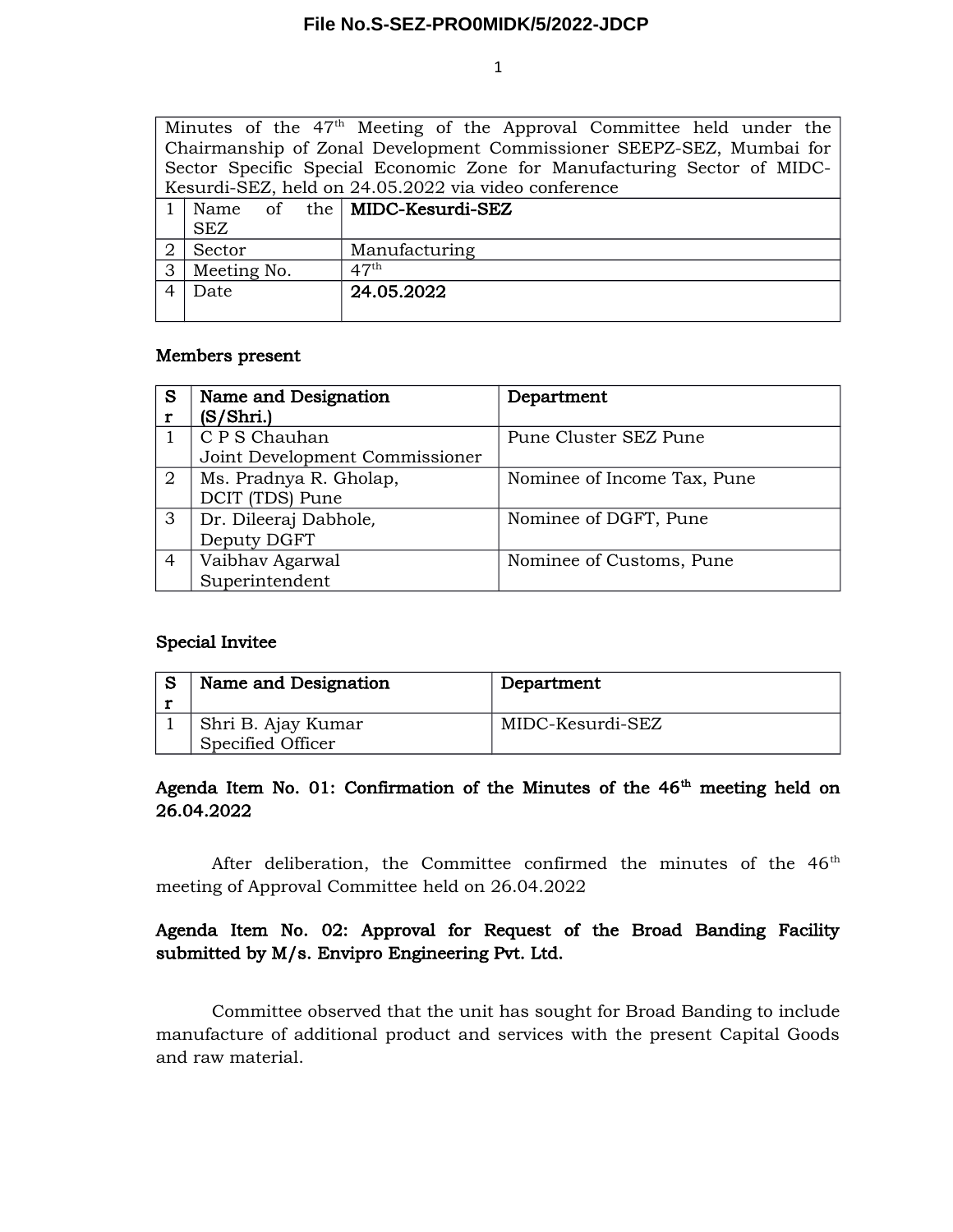$\mathcal{L}$ 

On being asked w.r.t. not carrying out any manufacturing activity as per the manufacturing of goods already approved, the Unit representative submitted that they had got a order for manufacture of the approved goods however, due to pandemic their order was kept on hold and subsequently cancelled. However, they had already placed order for procurement of raw material.

The unit representative further explained that the list of raw material required for the already approved goods as well as the goods for which the present broadbanding application has been filed is same, and that the existing capital goods / facility is sufficient to manufacture the additional products they have now sought for. They also submitted that they are in receipt of an order for the new products and accordingly they had submitted the request for broad banding.

Further, with regard to services, the unit representative explained that they are in receipt of orders from their DTA clients for fabrication work and engineering and design services ; that the existing facility is sufficient for providing the same and that their client will be providing the raw material and they only required to do the fabrication work for which they will be raising invoices for the services being provided. With regard to the observation raised w.r.t. Fashion designing mentioned in their request, the unit representative explained that the services being provided is a very complex process and they could not get a proper category to explain the process. However, they requested that the same may be ignored and approval granted for other categories.

Considering the above submission, after deliberation, the Committee considered and approved the request of the unit for Broad Banding of additional item of manufacturing and services as authorized operations, as detailed below, in terms of Rule 19(2) of SEZ Rules, 2006.

| Sr. | Equipment                    | Qty            | <b>HSC Code</b> |
|-----|------------------------------|----------------|-----------------|
| No. |                              |                |                 |
| 1.  | Pressure Vessel              | 15             | 84198910        |
| 2.  | Heat Exchanger               | $\overline{2}$ | 84198910        |
| 3.  | Normal Storage Tank          | 5              | 73090090        |
| 4.  | Condenser                    | $\overline{2}$ | 84198910        |
| 5.  | <b>Structure Fabrication</b> | 100            | 73083000        |
| 6.  | Multi Stage Evaporator       |                | 84211991        |
| 7.  | All types Dryers             |                | 84193900        |
| 8.  | Flash Vessel                 |                | 84198910        |
| 9.  | Pressure Tank                | 3              | 84198910        |
| 10. | Cyclone Seperator            |                | 84213990        |
| 11. | Chimney                      | $\overline{2}$ | 84029090        |
| 12. | Ducting                      | 100            | 73063010        |
| 13. | Piping                       | 10             | 84818020        |
| 14. | Mixer & Agitator Tanks       | $\overline{4}$ | 84798200        |
| 15. | Hoppers                      | 50             | 84233000        |

#### List of additional products to be manufactured: